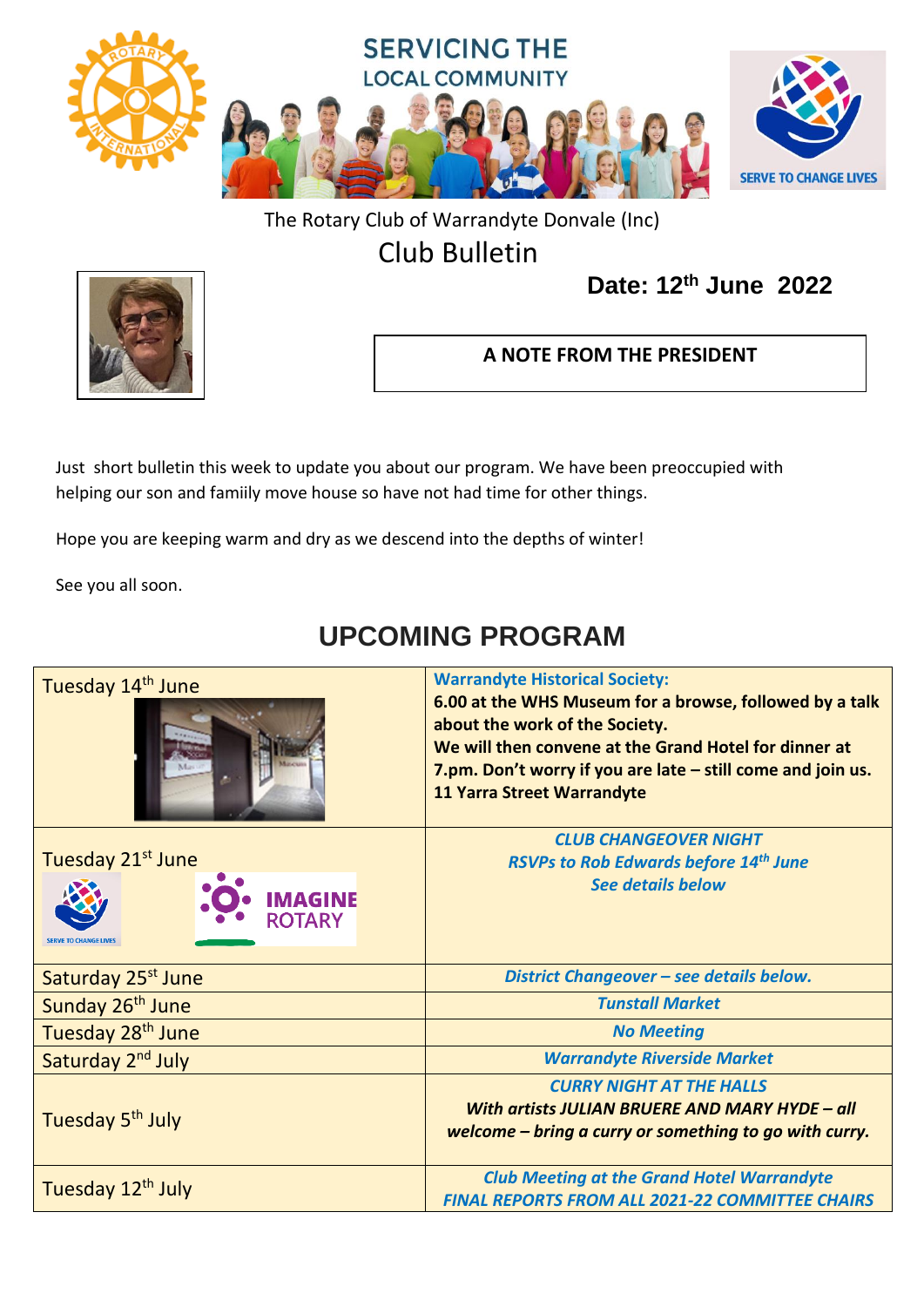

The Rotary Club of Warrandyte Donvale (Inc)

## Club Bulletin

| Tuesday 19 <sup>th</sup> July | <b>Club Meeting</b>                                   |
|-------------------------------|-------------------------------------------------------|
| Tuesday 26 <sup>th</sup> July | "THE RIVER KEEPER"                                    |
|                               | The new Yarra Riverkeeper Charlotte Sterrett, a local |
|                               | Warrandytian will come and talk to us about her work  |
|                               | along the Yarra River.                                |
|                               | Local people will be invited to join us.              |
|                               | Details soon.                                         |

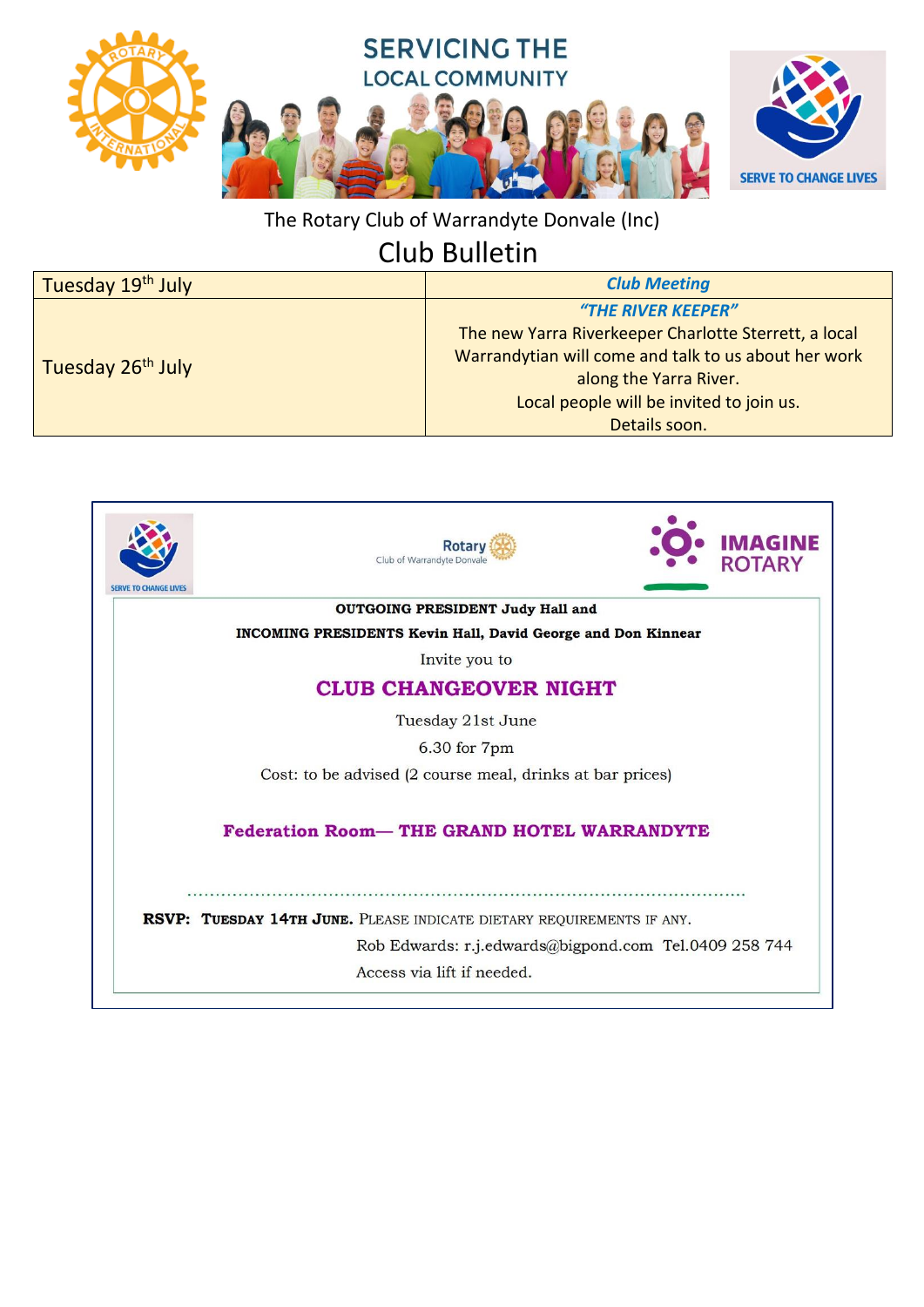

The Rotary Club of Warrandyte Donvale (Inc)

Club Bulletin



#### **District Governor Dr Daryl Moran and Jenny**

together with

#### **District Governor Elect Ken Miller**

Request the pleasure of the company of All District 9810 Rotarians, **Partners, Rotaractors and Friends** at the 2022 District Changeover Dinner

#### **DRESS TO IMPRESS - COME AND JOIN IN THE FUN!**

Venue: Southern Golf Club, Lower Dandenong Road, Keysborough

**Saturday 25th June 2022** 6:30pm for 6:50 pm start

Online bookings only https://www.trybooking.com/BZFMM **Bookings Must close 12 noon, Monday 13th June, 2022**

Enquiries: Tina McInerney 0418 331 459 Cost: \$69.50/person tinamcinerney@netspace.net.au Drinks: At bar prices

**Please wear your Rotary name badge and PHF with ribbon**